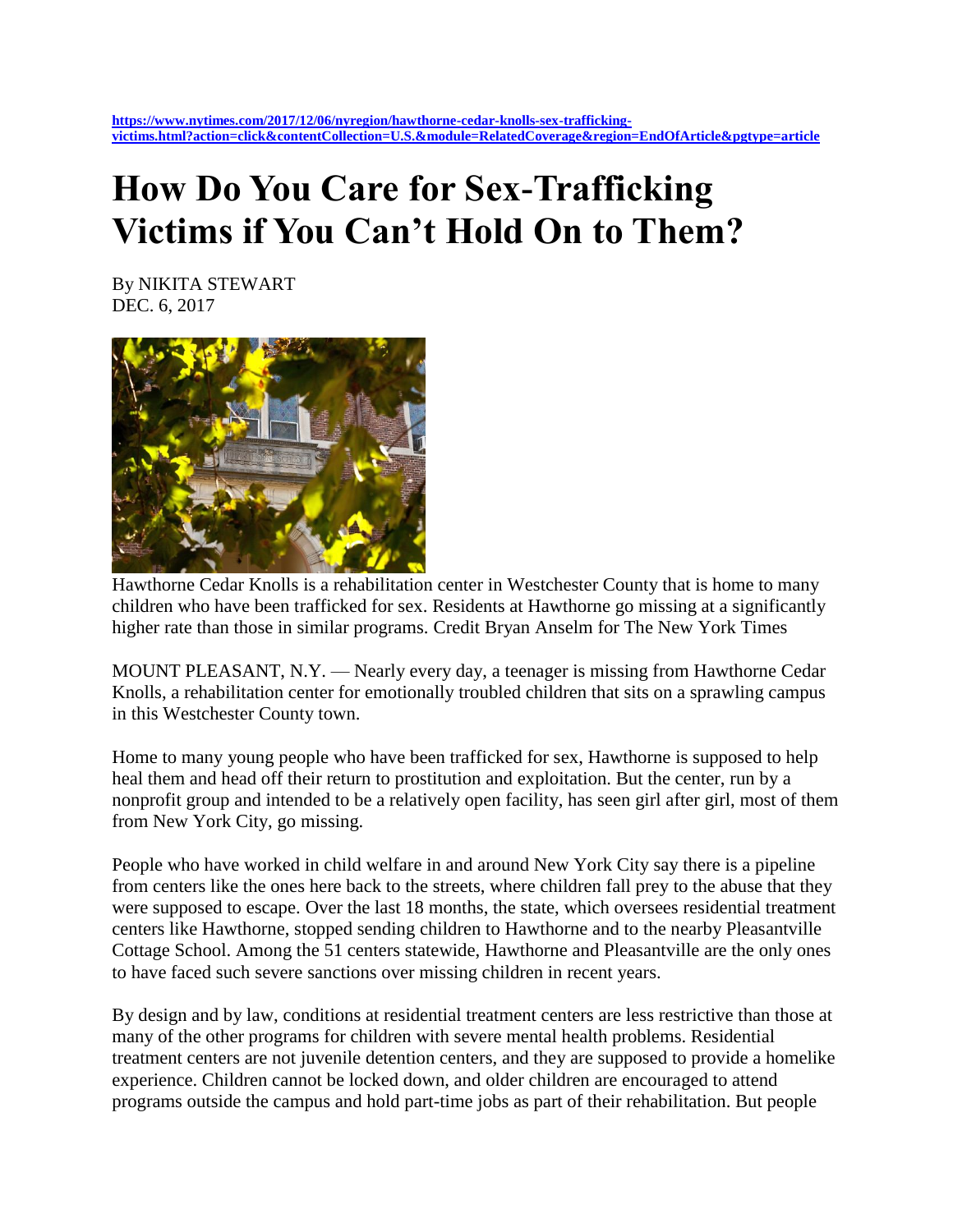who work with the residents said that a lack of rigorous, engaging programs, especially for victims of sex trafficking, had made their open atmosphere a liability.

Hawthorne was recently drawn into a trafficking investigation after a teenage girl who went missing from Hawthorne ended up in the Bronx with a 25-year-old man.

The man has been charged with sex trafficking, rape, prostitution and other crimes in a state case involving the girl, and he has been charged as a conspirator in a federal investigation of a [Bronx](https://www.justice.gov/usao-sdny/pr/members-bronx-drug-trafficking-organization-charged-manhattan-federal-court-narcotics)  [drug-trafficking ring.](https://www.justice.gov/usao-sdny/pr/members-bronx-drug-trafficking-organization-charged-manhattan-federal-court-narcotics)

Prosecutors have not accused Hawthorne or its staff of any wrongdoing in connection with sex trafficking. But the involvement of a runaway from Hawthorne in the Bronx case underscored the challenges confronting such programs and the risks faced by some of the girls who are in them.

The investigation offers a glimpse into an underworld in which exploitation is hard to document and prosecute. Victims often fear retribution or are wary of law enforcement and refuse to cooperate with investigations, according to lawyers and social workers. But the exploitation is real, said Paul Oliva, the police chief in Mount Pleasant. "We had these girls leaving campus, hooking up with their pimps," he said.



A security guard booth at Hawthorne Cedar Knolls. Credit Bryan anselm for The New York Times

Instead of escaping sexual exploitation, some teenagers are recruited by their peers inside centers and group homes, said Ed Gavin, a former acting chief of staff at the [Administration for](http://www1.nyc.gov/site/acs/index.page)  [Children's Services](http://www1.nyc.gov/site/acs/index.page) in New York City. A piece of the pipeline in the region flows north to south, from the leafy, idyllic surroundings here to gritty "trap houses" run by twentysomething drug dealers, Mr. Gavin said. "People think of human trafficking as foreign. Human trafficking goes on right in the neighborhood. It goes on in the Bronx," said Mr. Gavin, who now works as a private investigator and specializes in finding missing children.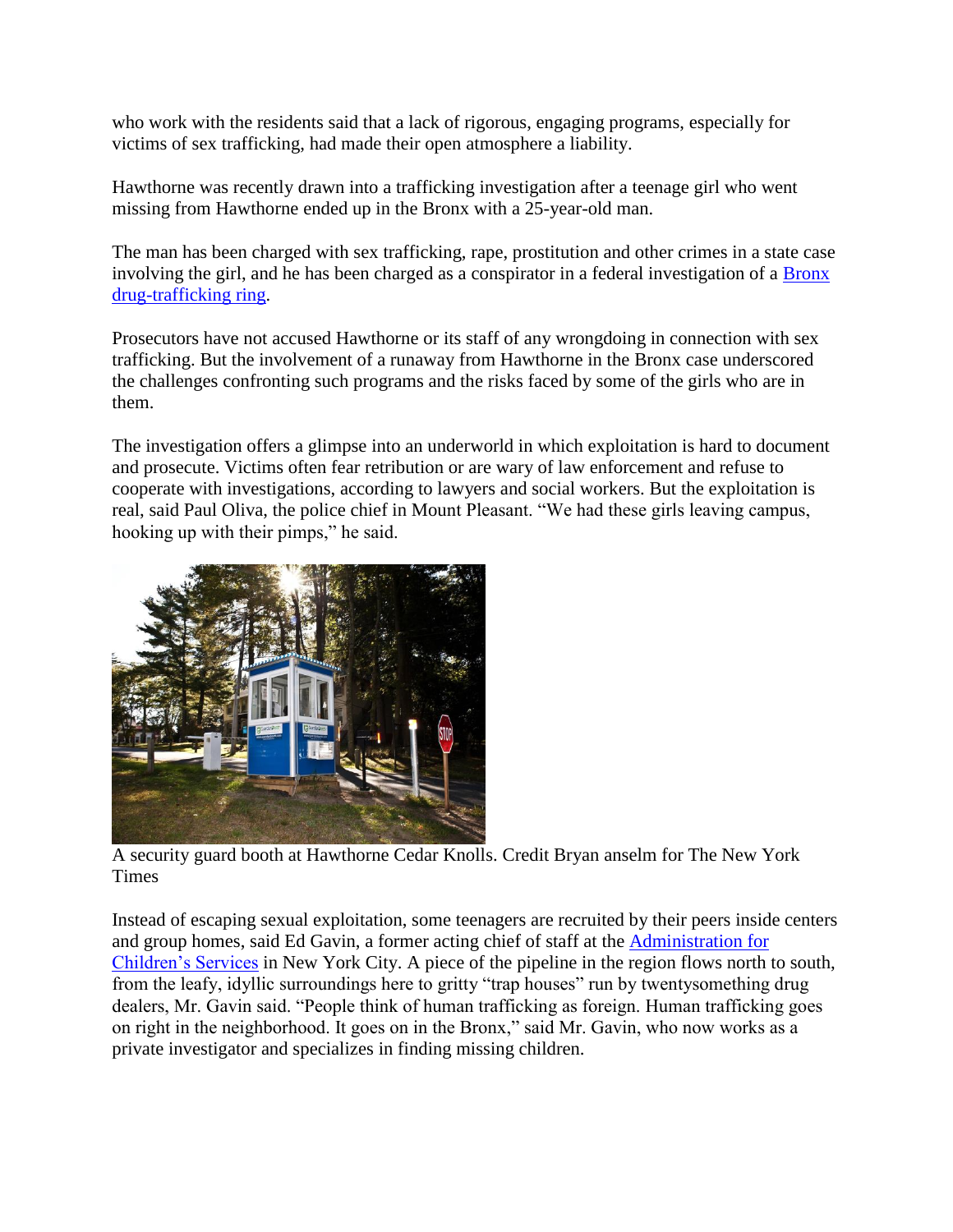The girls at Hawthorne, who range in age from 12 to 21, have been sent there through the recommendations of child welfare agencies, Family Court judges and a special education panel.

The majority of the children return to their homes or are sent to a foster home or other setting closer to their families in less than a year, said David Rivel, the chief executive of the [Jewish](https://jewishboard.org/)  [Board of Family and Children's Services,](https://jewishboard.org/) which operates Hawthorne.

Many children continue to run until they feel safe at the center, he said. "Kids are not running away from the campus, they are running away from the trauma and abuse they have experienced, which we are encouraging them to face," Mr. Rivel said.

To prevent children from regressing, there must be a balance between tough love and tolerance of behavioral problems that stem from deep-seated pain, said Jonathan McLean, the director of Hawthorne.

The town of Mount Pleasant has long been home to Hawthorne and Pleasantville, which is run by the [J.C.C.A.,](https://www.jccany.org/) formerly known as the Jewish Child Care Association.

About two miles apart, the campuses opened more than a century ago to take in the orphaned children of Jewish immigrants.

About 80 young people children live at Pleasantville, while about 50 live at Hawthorne. The overwhelming majority of the residents there are black and Hispanic children from New York City.



Jonathan McLean is the director at Hawthorne Cedar Knolls. To prevent children from regressing, Mr. McLean said, there must be a balance between tough love and tolerance of behavioral problems that stem from deep-seated pain. Credit Bryan Anselm for The New York **Times** 

In an interview, an 18-year-old at Gateways, a program on Pleasantville's campus for trafficked children, said she "sold her body for money," new clothes, trips to the nail salon and food.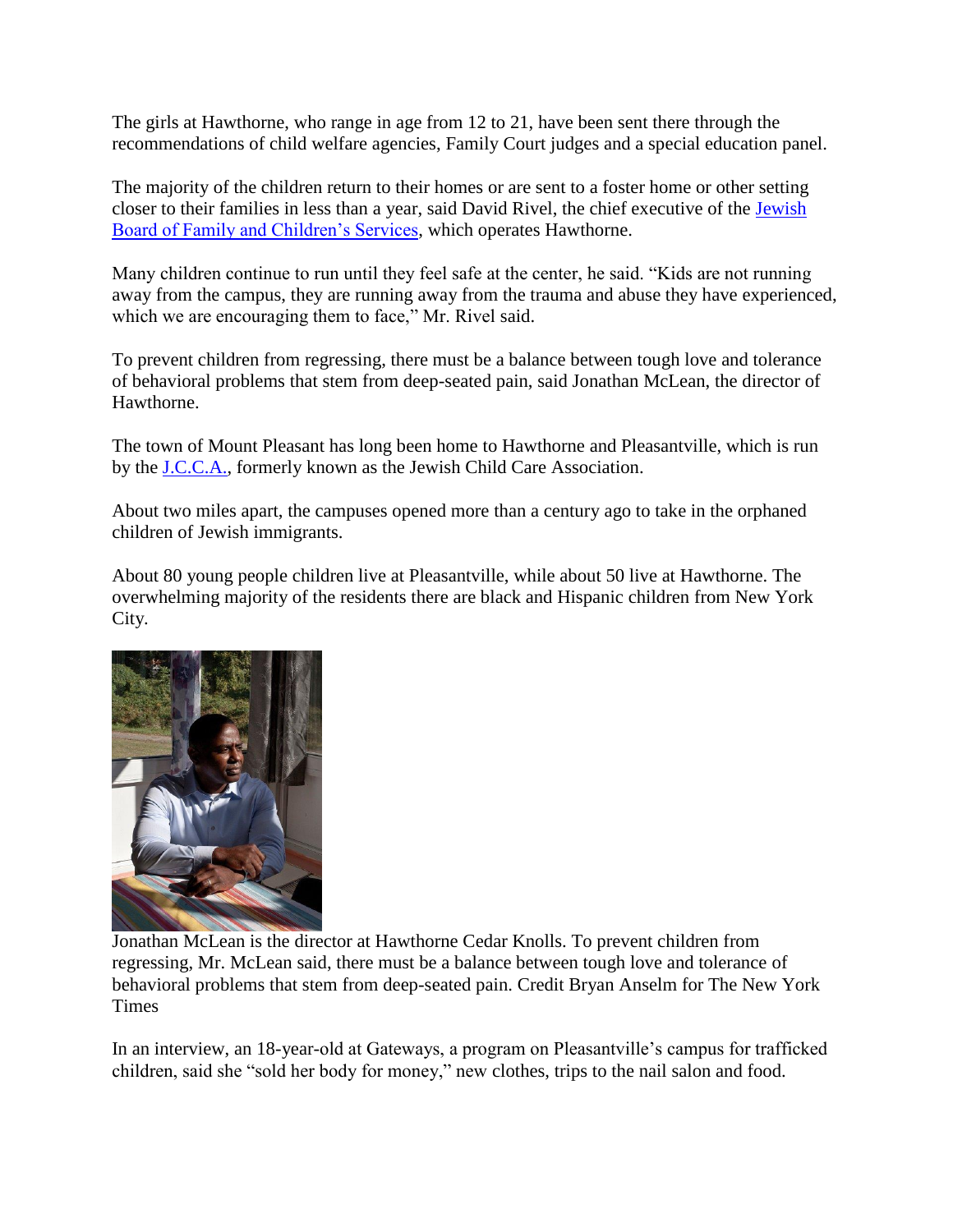"I always have this thing where I bounce my way into stuff and bounce my way into this," the teenager said. "It's hard to explain why people do it or why you do it."

The teenager said she had enjoyed a visit by local volunteers who brought Jamaican food, cupcakes and pumpkins, but she said she wished some of the staff members were more empathetic. "Be more open and understanding of behaviors. Don't shut us out," she said.

Making children feel wanted is key to preventing them from going missing, said Jim Purcell, the chief executive of the [Council of Family and Child Caring Agencies,](http://www.cofcca.org/) an advocacy group. "For some of these kids, it's showing that someone cares," he said. "Some of these kids AWOL to see if somebody is going to stop them."

Chief Oliva said his department, which has 45 officers, was stretched thin by helping to investigate sex trafficking cases involving missing girls, and by responding to calls from the centers and complaints from residents.

To push the nonprofits to improve security, the town began charging them a fine of \$250 last year for calls about missing children, he said. (As of October, the town had issued the fine 15 times.) The fines were instituted in part because residents had complained about crimes committed by children from the centers, but Mr. Oliva said it was important to remember that the children were being hurt or put in harm's way.

From July 2016 though June, about 73 percent of the 188 New York City children at Hawthorne were reported missing, a rate that was significantly higher than those for similar programs.

Mr. Rivel said the numbers at Hawthorne had been skewed by the "overreporting" of cases in which children had gone missing for just a few hours, but he did not dispute that the numbers reflected a crisis and that elected officials needed to help. "We have a real problem here, a real challenge here," he said.



Mr. McLean walked toward a newly built security fence at Hawthorne that stretches 200 feet through trees and brush. Credit Bryan anselm for The New York Times